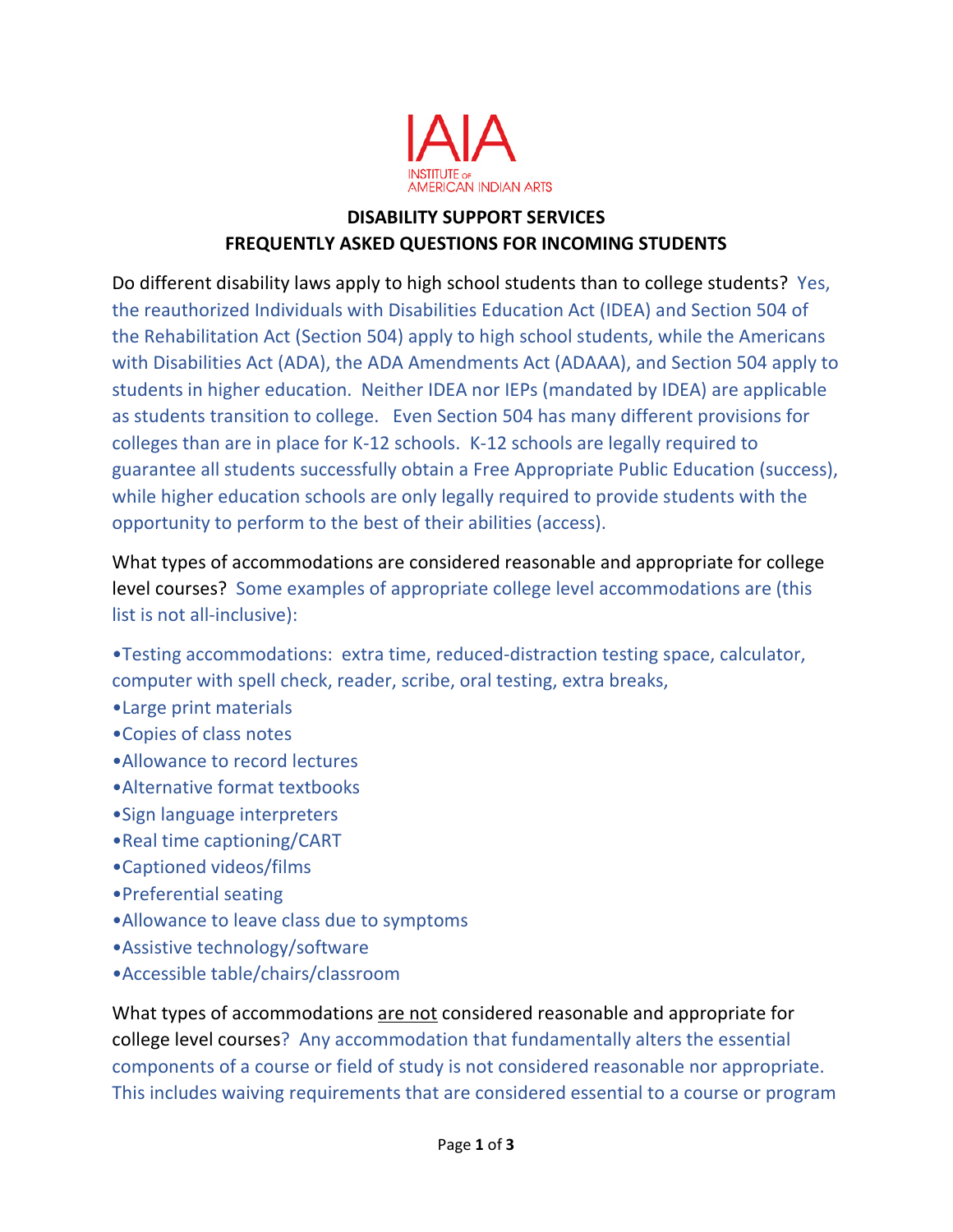(such as a math course for an Accounting major), or substantially modifying tests or homework assignments (such as reducing the number of answer choices on a test or the number of required homework problems).

How are classroom accommodations determined at the college level? Accommodations are determined by looking at a student's specific functional limitations (symptoms) and the ways those limitations affect the student in the educational environment (classrooms and other settings). Appropriate accommodations are those that effectively reduce the impact of the student's functional limitations on academic performance and provide the student with an opportunity to perform to the best of their ability. Conversely, if an accommodation is not "logically" related to a student's specific functional limitations, then that accommodation would not be considered appropriate (such as an exam reader for a student whose disability does not specifically impact reading ability).

What documentation of disability does IAIA require for the determination of collegelevel accommodations? If a student has a learning disability or intellectual impairment, IAIA will accept the student's psycho-educational test report or other assessment describing the condition and the student's functional limitations. If a student has any other type of disability (such as ADHD, emotional disability, health impairment) IAIA will accept a psycho-educational test report or a diagnostic narrative from the student's specialist. A diagnostic narrative is a detailed letter that describes the student's disability and the symptoms that may require accommodation. An IEP or other school plan (504) may also be submitted to substantiate the use of specific accommodations and establish a history of accommodation. In all cases the student's personal experience of their condition will be considered a significant part of the documentation of the disability and that information will be obtained through direct interview with the student.

Are there any situations for which an IEP would be accepted as the appropriate, primary documentation for determining college-level accommodations? Definitely! Some school corporations include a detailed description of the different ways a disability affects a student in the classroom and all test results from past psycho-educational testing in the body of the IEP. This additional information in an IEP is often sufficient for determining appropriate college level accommodations for a student. But again, absent this additional diagnostic information the student's personal experience of their condition will be used in conjunction with the IEP to determine functional limitations and eligibility for accommodations.